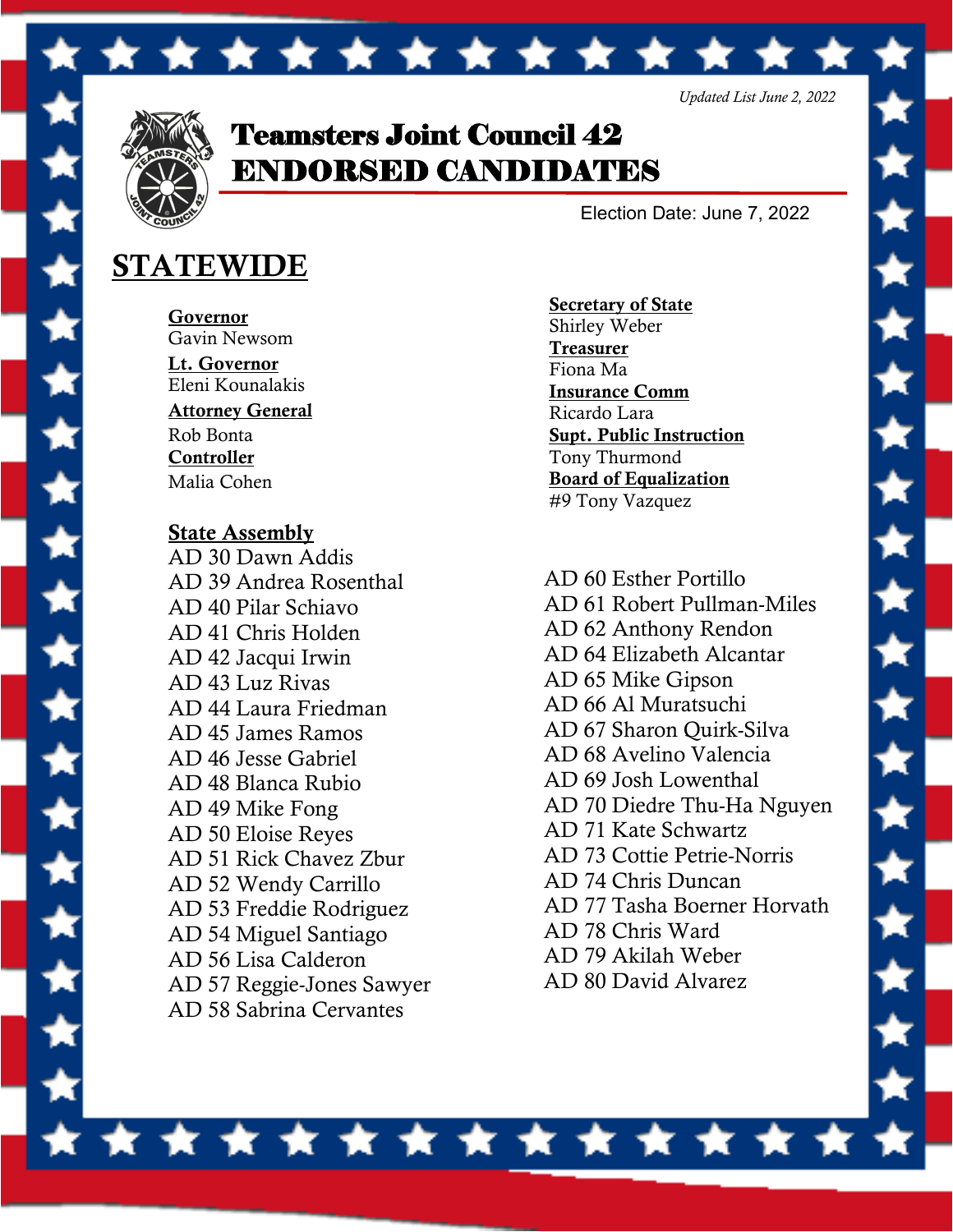## STATEWIDE

State Senate SD 18 Steve Padilla SD 20 Daniel Hertzberg SD 22 Susan Rubio SD 24 Ben Allen SD 26 Maria Elene Durazo SD 28 Lola Smallwood-Cuevas SD 30 Bob Archuleta SD 34 Tom Umberg SD 36 Kim Carr SD 38 Catherine Blakespear SD 40 Joseph Rocha

### U.S. Congress

- CD 24 Salud Carbajal
- CD 25 Raul Ruiz
- CD 26 Julia Brownley
- CD 27 Christy Smith
- CD 28 Judy Chu
- CD 29 Tony Cardenas
- CD 30 Adam Schiff
- CD 31 Grace Napolitano
- CD 33 Pete Aguilar
- CD 34 Jimmy Gomez
- CD 35 Norma Torres
- CD 36 Ted Lieu
- CD 38 Linda Sanchez
- CD 39 Mark Takano
- CD 40 Asif Mahmoon
- CD 41 Shrina Kurani
- CD 42 Robert Garcia
- CD 43 Maxine Waters
- CD 44 Nanette Barragan
- CD 45 Jay Chen
- CD 46 Lou Correa
- CD 47 Katie Porter
- CD 49 Mike Levin
- CD 50 Scott Peters
- CD 51 Sara Jacobs
- CD 52 Juan Vargas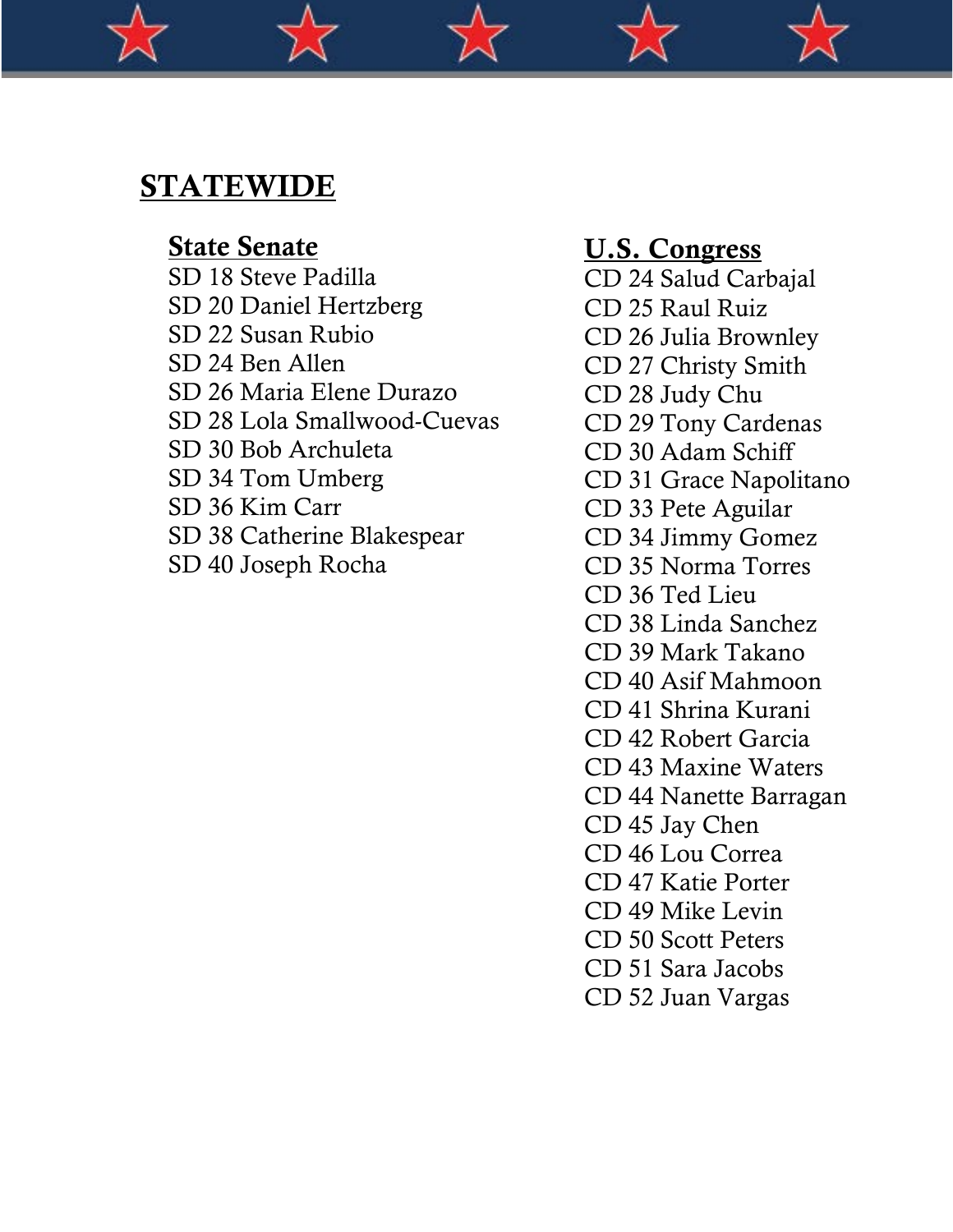# LOS ANGELES COUNTY

## **Sheriff**

Cecil Rhambo

### Supervisor

#1 Hilda Solis #3 Bob Hertzberg Henry Stern #5 Kathryn Barger

### ASSESSOR

Jeffrey Prang

### L.A. Mayor

Kevin de Leon

### L.A. City Council

#1 Gil Cedillo #5 Katy Yaroslavsky #7 Monica Rodriguez #9 Curren Price #11 Greg Good #13 Mitch O'Farrell #15 Tim McOsker

#### L.A. City Controller Paul Koretz

L.A. City Attorney Kevin James

## L.A. Comm. College

#3 David Vela

## L.A. Uni School Board

#1 George McKenna #2 Maria Brenes #4 Nick Melvoin #5 Jackie Goldberg #6 Kelly Gonez #7 Patricia Castellanos

### Superior Court Judge

#60 Troy Slaten #118 Carolyn Park

### Commerce Council

Kevin Lainez and Oralia Rebollo

### Covina Council

#1 Hector Delgado

### El Monte Mayor

Jessica Ancona

Gardena Council

Mark Henderson

Long Beach Mayor Rex Richardson

Long Beach Prosecutor Doug Haubert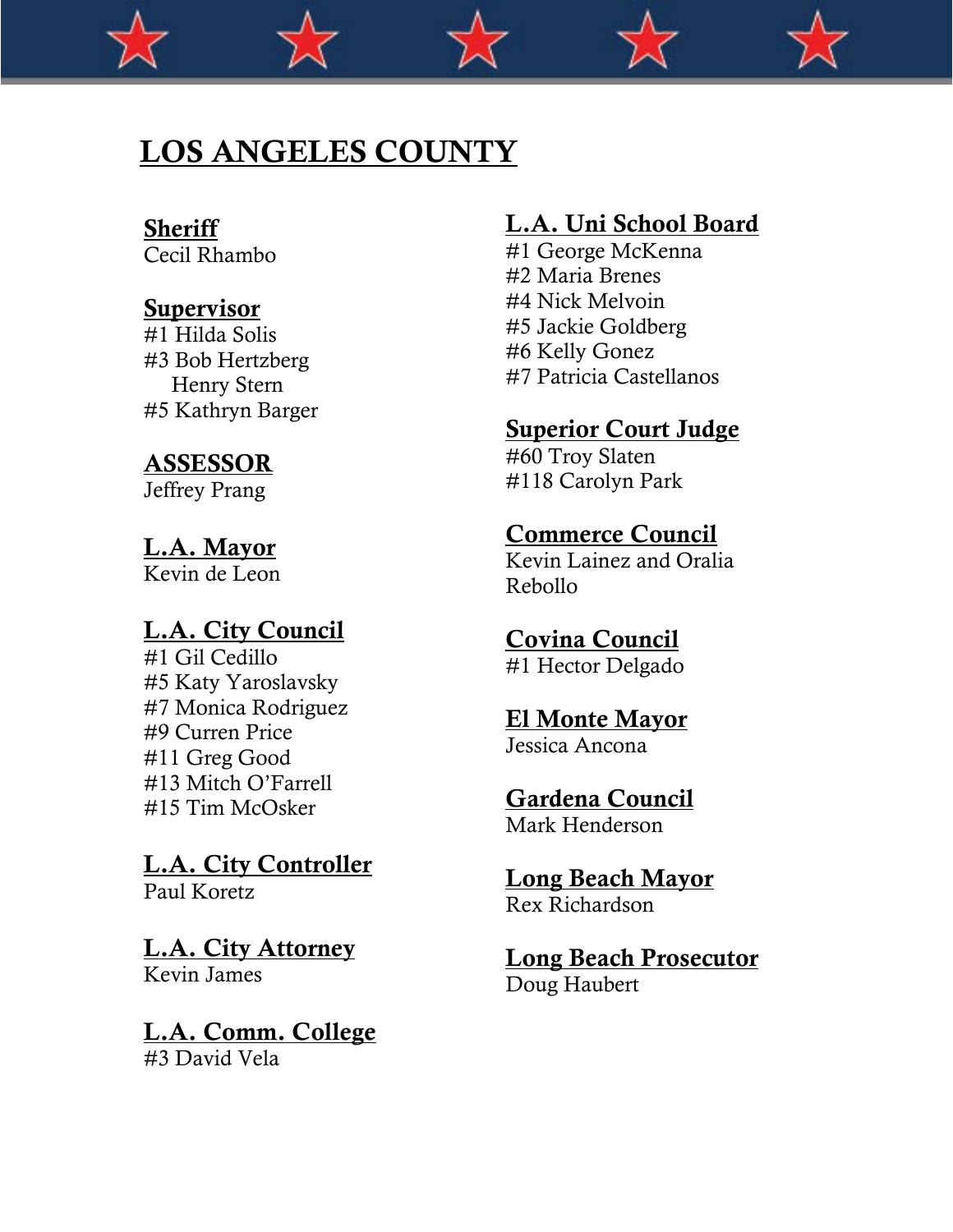# LOS ANGELES COUNTY

Long Beach City Attorney Dawn McIntosh

## Long Beach Comm. College

# 3 Sunny Zia

# Paramount Council

Annette Delgadillo

### Long Beach Council

#1 Mary Zendejas #5 Linda Valdez #7 Roberto Uranga #9 Joni Ricks-Oddie

#### Long Beach School Trustee

#1 Nubia Flores

# ORANGE COUNTY

#### **District Attorney** Todd Spitzer

Assessor Rick Foster

## Board of Education

#5 Sherine Smith

#### Supervisor

#2 Vicente Sarmiento #5 Katrina Foley

#### **Superior Court**

#5 Claudia Alvarez #9 Christopher Duff #28 Jessica Cha Eric Scarbrough

## Anaheim Council

#3 Natalie Rubalcava